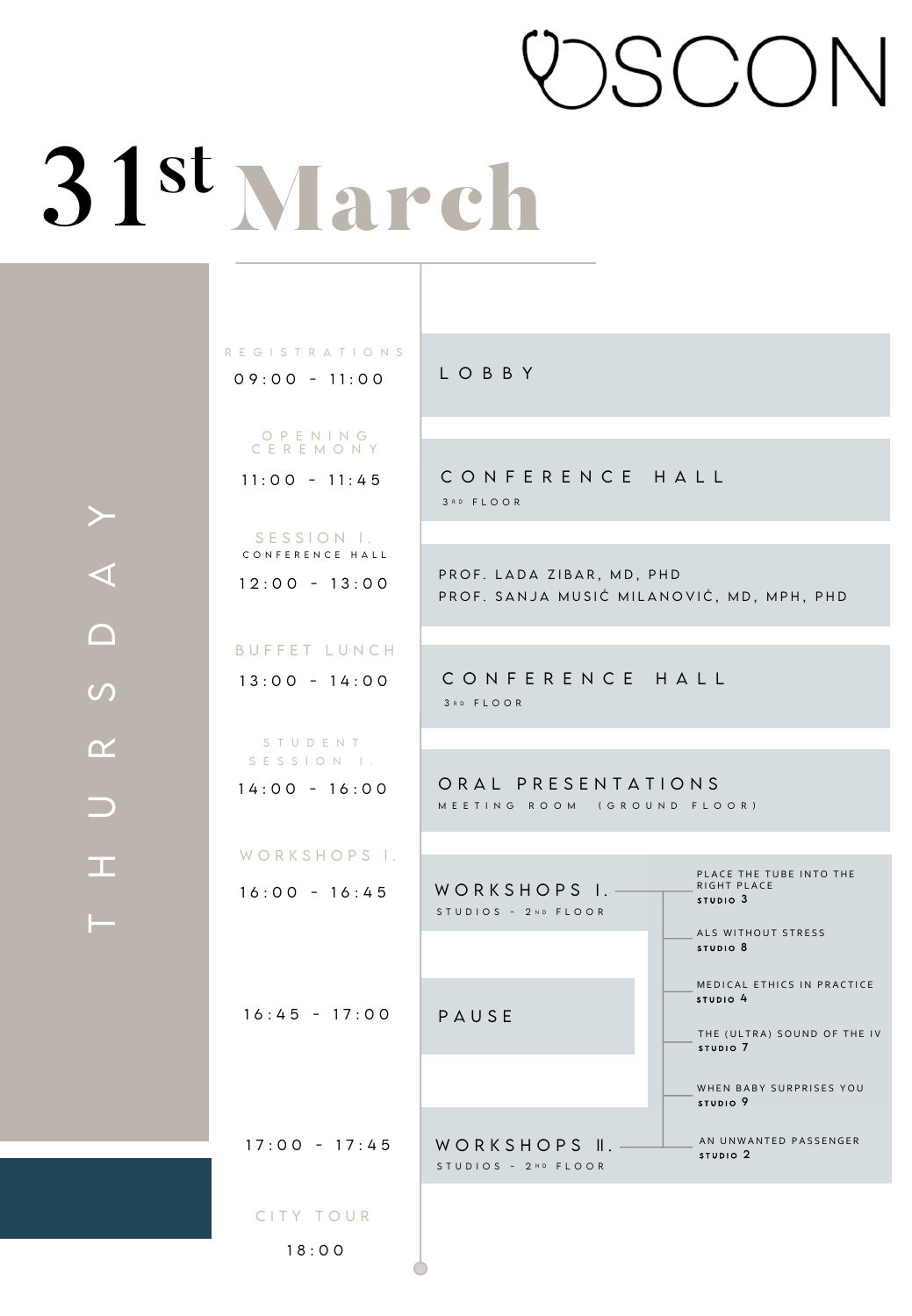# **SCON**

# pril 1st

E - POSTERS I. AND II. MEETiNG ROOM , CONFERENCE HALL (GROUND FLOOR) (3RD FLOOR)

## CONFERENCE HALL 3 RD FLOOR

ASSOC. PROF. ANA STUPiN ASSOC. PROF. MARRiANA PAP, PHD ASSiST. PROF. SUZANA MiMiCA, MD, PHD

| <b>HOW TO BECOME A</b><br>SUCCESSFUL VAMPIRE: A<br>LESSON TO GO<br>STUDIO <sub>7</sub> | WORKSHOPS L.<br>STUDIO - 2ND FLOOR | WORKSHOPS<br>$15:30 - 16:15$ |
|----------------------------------------------------------------------------------------|------------------------------------|------------------------------|
| <b>BABY STEPS</b><br>STUDIO <sub>8</sub>                                               |                                    |                              |
| DON'T BE AFRAID, LEARN<br>FIRST AID<br>STUDIO <sub>9</sub>                             | PAUSE                              | $16:15 - 16:30$              |
| <b>SWEET TOOTH</b><br>STUDIO <sub>3</sub><br><b>OUR DAILY SWAB</b>                     |                                    |                              |
| STUDIO <sub>2</sub><br>IT'S A BEAUTIFUL DAY TO<br>BE A CARDIAC SURGEON                 | WORKSHOPS II.                      | $16:30 - 17:15$              |
| STUDIO <sub>4</sub>                                                                    | STUDIO - 2ND FLOOR                 |                              |
|                                                                                        | CAMPUS CAFFE, OSIJEK               | PUB QUIZ<br>19:00            |

## 09:00 - 13:00 STUDENT SESSION II.

## BUFFET LUNCH

13:00 - 14:00

14:00 - 15:30 SESSION II. CONFERENCE HALL

## KSHOPS II.

FRIDAY  $\blacktriangleleft$  $\bigcap$  $\alpha$ 

≻

LЦ.